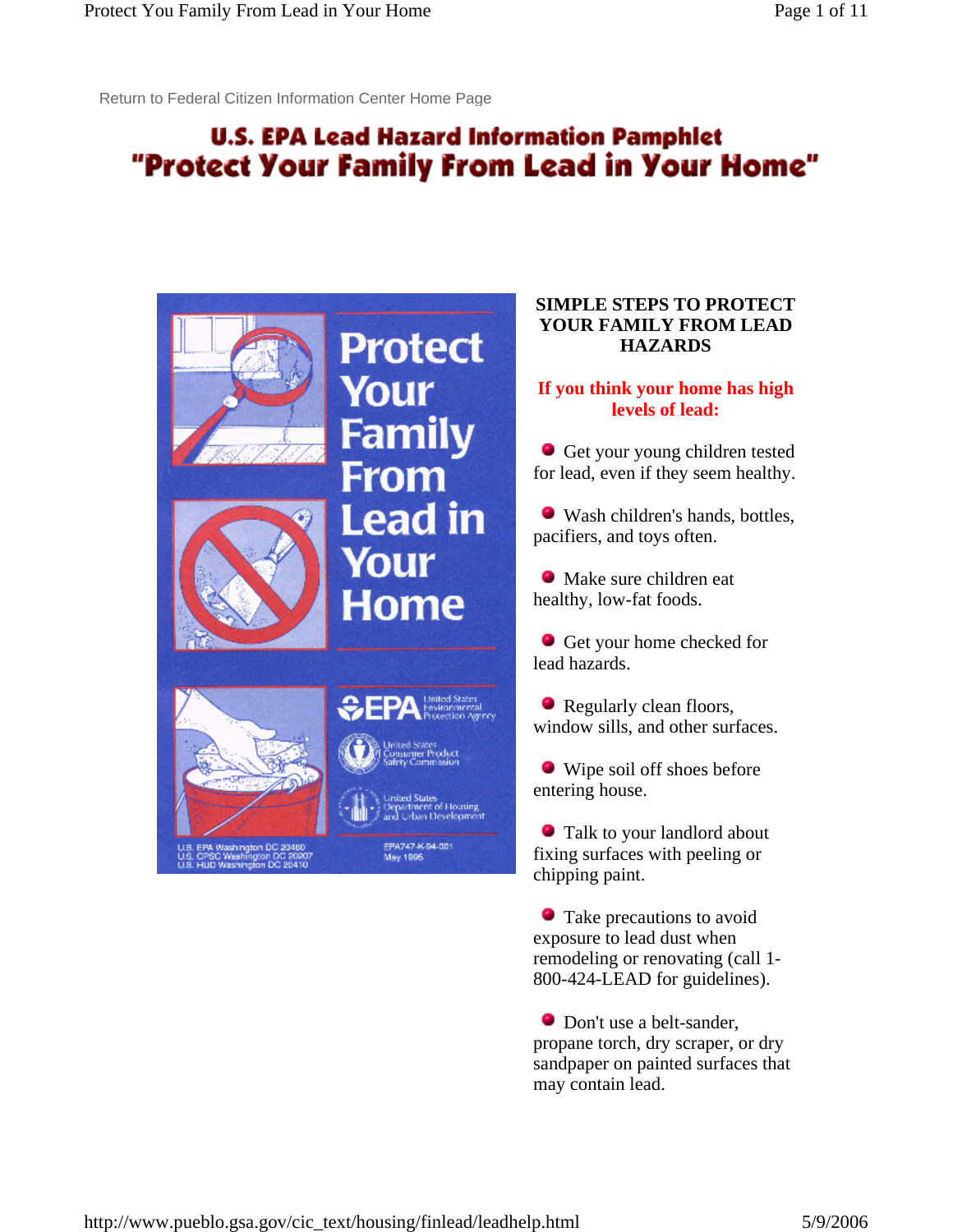• Don't try to remove lead-based paint yourself.

#### **ARE YOU PLANNING TO BUY, RENT, OR RENOVATE A HOME BUILT BEFORE 1978?**

Many houses and apartments built before 1978 have paint that contains lead (called lead-based paint). Lead from paint, chips, and dust can pose serious health hazards if not taken care of properly. By 1996, federal law will require that individuals receive certain information before renting, buying, or renovating pre-1978 housing:



LANDLORDS will have to disclose known information on lead-based paint hazards before leases take effect. Leases will include a federal form about lead-based paint.

SELLERS will have to disclose known information on lead-based paint hazards before selling a house. Sales contracts will include a federal form about lead-based paint in the building. Buyers will have up to 10 days to check for lead hazards.

RENOVATORS will have to give you this pamphlet before starting work.

If you want more information on these requirements, call the National Lead Information Clearinghouse at 1-800-424-LEAD.

**This document is in the public domain. It may be reproduced by an individual or organization without permission. Information provided in this booklet is based upon current scientific and technical understanding of the issues presented and is reflective of the jurisdictional boundaries established by the statutes governing the co-authoring agencies. Following the advice given will not necessarily provide complete protection in all situations or against all health hazards that can be caused by lead exposure.** 

# **IMPORTANT!**

## **\*Lead From Paint, Dust, and Soil Can Be Dangerous If Not**

http://www.pueblo.gsa.gov/cic\_text/housing/finlead/leadhelp.html 5/9/2006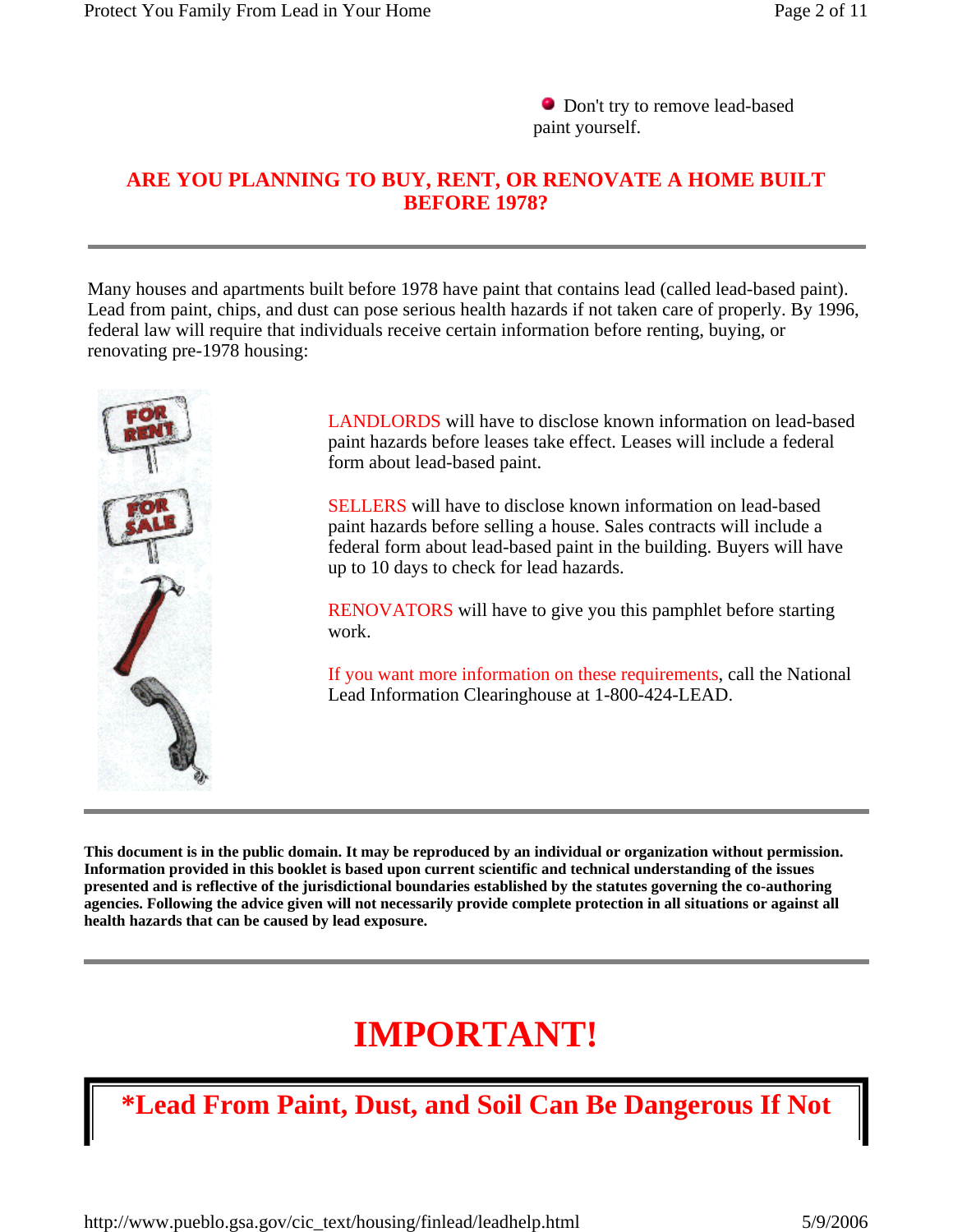## **Managed Properly\***

FACT: Lead exposure can harm young children and babies even before they are born.

FACT: Even children that seem healthy can have high levels of lead in their bodies.

FACT: People can get lead in their bodies by breathing or swallowing lead dust, or by eating soil or paint chips with lead in them.

FACT: People have many options for reducing lead hazards. In most cases, lead-based paint that is in good condition is not a hazard.

FACT: Removing lead-based paint improperly can increase the danger to your family.

If you think your home might have lead hazards, read this pamphlet to learn some simple steps to protect your family.

## **LEAD GETS IN THE BODY IN MANY WAYS**

#### **\*1 out of every 11 children in the United States has dangerous levels of lead in the bloodstream.\***

**\*Even children who appear healthy can have** 

**dangerous levels of lead.\***

#### **People can get lead in their body if they:**

- Put their hands or other objects covered wi lead dust in their mouths.
- Eat paint chips or soil that contain lead.
- Breathe in lead dust (especially during renovations that disturb painted surfaces).

#### **Lead is even more dangerous to children than adults because:**

- Babies and young children often put their l and other objects in their mouths. These ob can have lead dust on them.
- Children's growing bodies absorb more lea
- Children's brains and nervous systems are  $\blacksquare$ sensitive to the damaging effects of lead.

#### **Lead's Effects**

If not detected early, children with high levels of in their bodies can suffer from:

- $\bullet$
- Damage to the brain and nervous system
- Behavior and

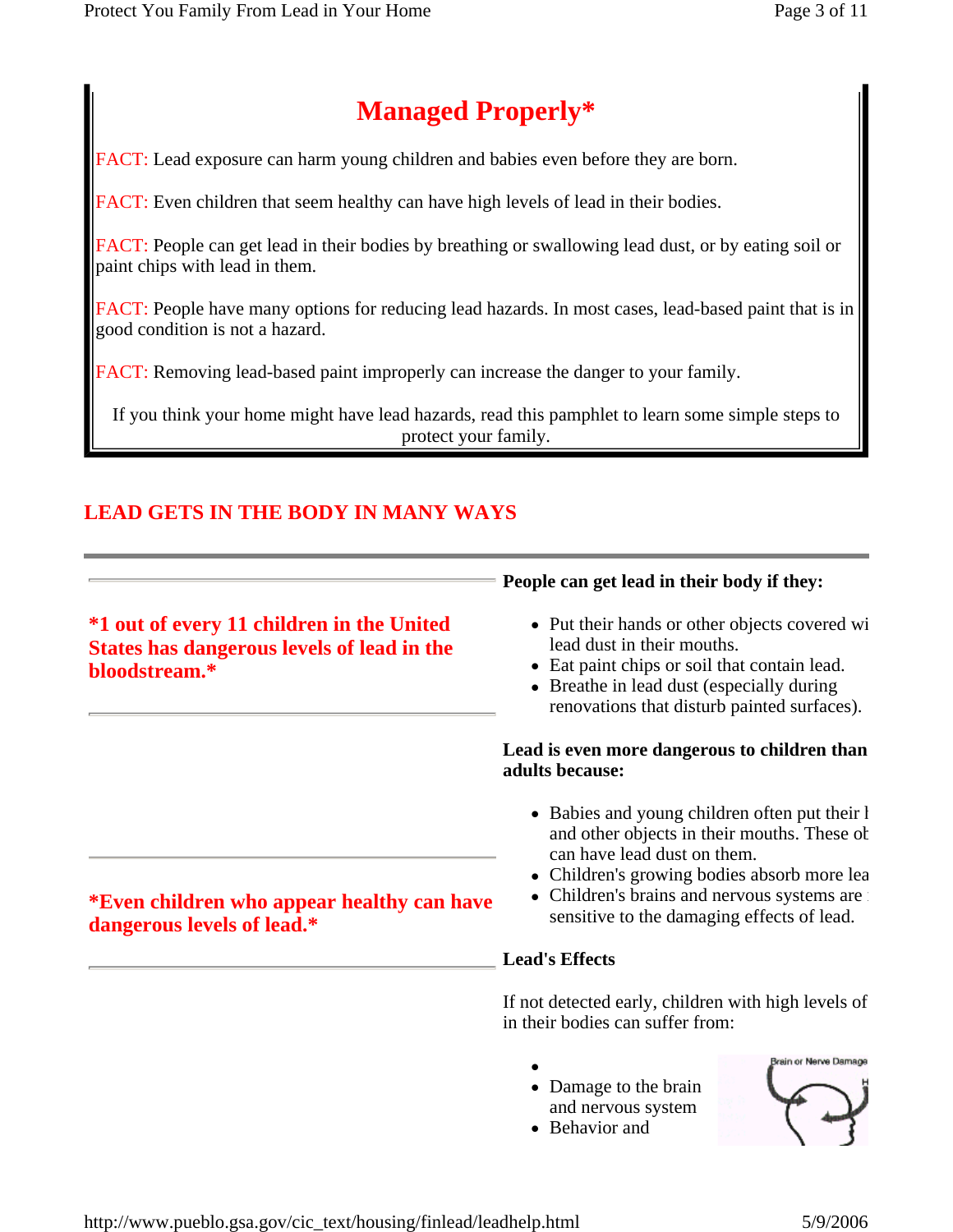

learning problems (such as hyperactivity)

- Slowed growth
- Hearing problems
- Headaches

**Lead is also harmful to adults. Adults can suff from:** 

- Difficulties during pregnancy
- Other reproductive problems (in both men women)
- High blood pressure
- Digestive problems
- $\bullet$  Nerve disorders
- Memory and concentration problems
- Muscle and joint pain

## **\*Lead affects the body in many w**

## **CHECKING YOUR FAMILY FOR LEAD**

|                                                                                            | A simple blood test can detect high levels of lead. Blood tests<br>are important for:                                                                                                                                                    |
|--------------------------------------------------------------------------------------------|------------------------------------------------------------------------------------------------------------------------------------------------------------------------------------------------------------------------------------------|
| <i>*Get your children</i><br>tested if you think your<br>home has high levels of<br>lead.* | • Children who are 6 months to 1 year old (6 months if you<br>live in an older home that might have lead in the paint).<br>• Family members that you think might have high levels of<br>lead.                                            |
|                                                                                            | If your child is older than 1 year, talk to your doctor about<br>whether your child needs testing.                                                                                                                                       |
|                                                                                            | Your doctor or health center can do blood tests. They are<br>in expensive and sometimes free. Your doctor will explain what<br>the test results mean. Treatment can range from changes in your<br>diet to medication or a hospital stay. |

## **WHERE LEAD-BASED PAINT IS FOUND**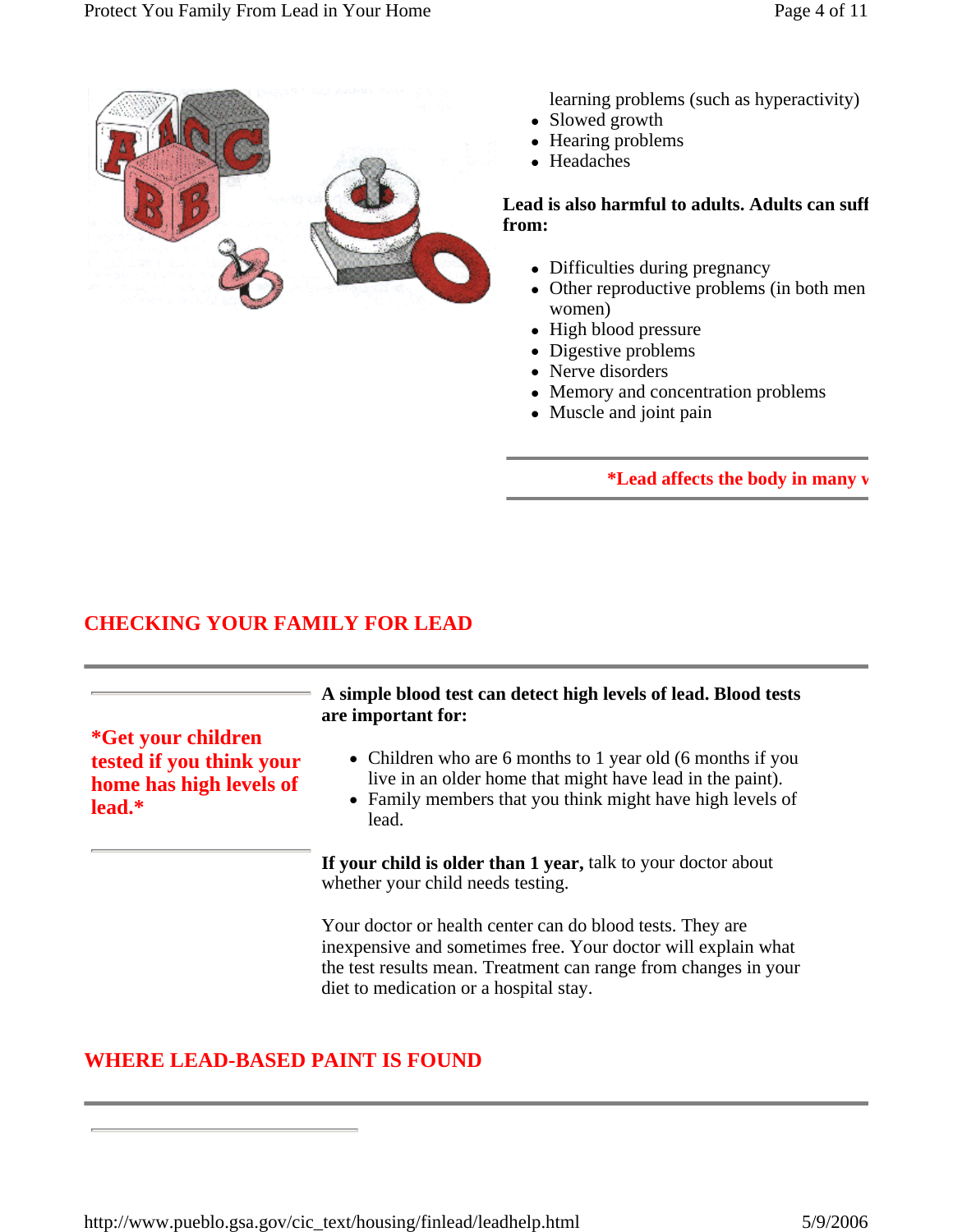**\*In general, the older your home, the more likely it has lead-based paint. \***

**Many homes built before 1978 have lead-based paint.** In 1978, the federal government banned lead-based paint from housing. Lead can be found:

- In homes in the city, country, or suburbs.
- In apartments, single-family homes, and both private and public housing.
- Inside and outside of the house.
- In soil around a home. (Soil can pick up lead from exterior paint, or other sources such as past use of leaded gas in cars.)

## **WHERE LEAD IS LIKELY TO BE A HAZARD**

**Lead-based paint** that is in good condition is usually not a hazard.

**Peeling, chipping, chalking, or cracking lead-based paint** is a hazard and needs immediate attention.

Lead-based paint may also be a hazard when found on surfaces that children can chew or that get a lot of wear-and-tear. These areas include:

- Windows and window sills.
- Doors and door frames.
- Stairs, railings, and banisters.
- Porches and fences.

**Lead dust** can form when lead-based paint is dry scraped, dry sanded, or heated. Dust also forms when painted surfaces bump or rub together. Lead chips and dust can get on surfaces and objects that people touch. Settled lead dust can reenter the air when people vacuum, sweep, or walk through it.

**Lead in soil** can be a hazard when children play in bare soil or when people bring soil into the house on their shoes. Call your state agency (see below) to find out about soil testing for lead.



**\*Lead from paint chips, which you can see, and lead dust, which you can't always see, can both be serious hazards.\***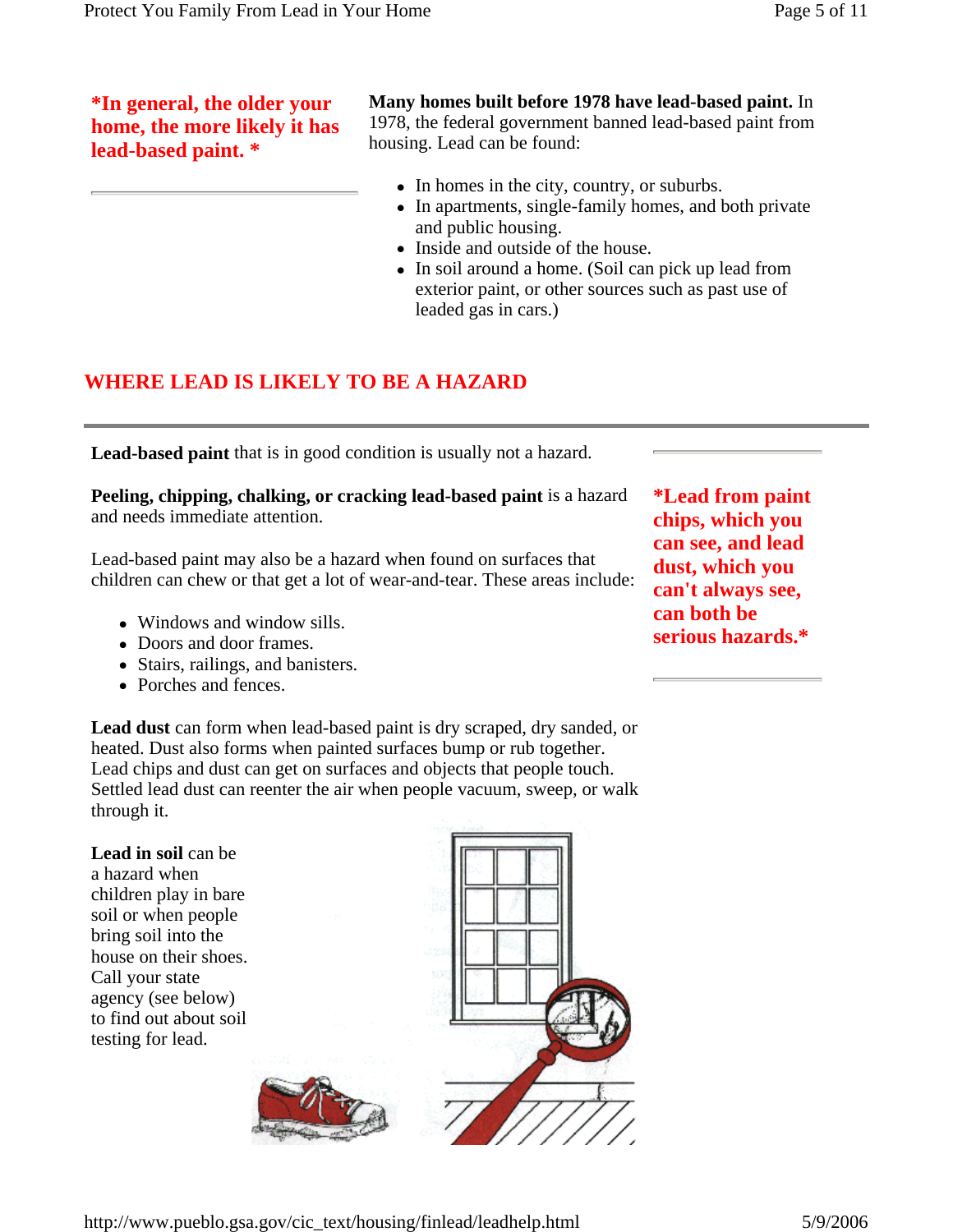## **CHECKING YOUR HOME FOR LEAD HAZARDS**

## **\*Just knowing that a home has lead-based paint may not tell you if there is a hazard.\***



You can get your home checked for lead hazards in one of two ways, or both:

- A paint **inspection** tells you the lead content of every painted surface in your home. It won't tell you whether the paint is a hazard or how you should deal with it.
- A **risk assessment** tells you if there are any sources of serious lead exposure (such as peeling paint and lead dust). It also tells you what actions to take to address these hazards.

Have qualified professionals do the work. *The federal government is writing standards for inspectors and risk assessors. Some states might already have standards in place.* Call your state agency for help with locating qualified professionals in your area (see below).

Trained professionals use a range of methods when checking your home, including:

- Visual inspection of paint condition and location.
- Lab tests of paint samples.
- Surface dust tests.
- A portable x-ray fluorescence machine.

**Home test kits for lead are available, but recent studies suggest that they are not always accurate. Consumers should not rely on these tests before doing renovations or to assure safety.** 

## **WHAT YOU CAN DO NOW TO PROTECT YOUR FAMILY**

**If you suspect that your house has lead hazards, you can take some immediate steps to reduce your family's risk:**

- If you rent, notify your landlord of peeling or chipping paint.
- Clean up paint chips immediately.
- <sup>z</sup> **Clean floors, window frames, window sills, and other surfaces weekly.** Use a mop or sponge with warm water and a general allpurpose cleaner or a cleaner made specifically for lead. REMEMBER: NEVER MIX AMMONIA AND BLEACH

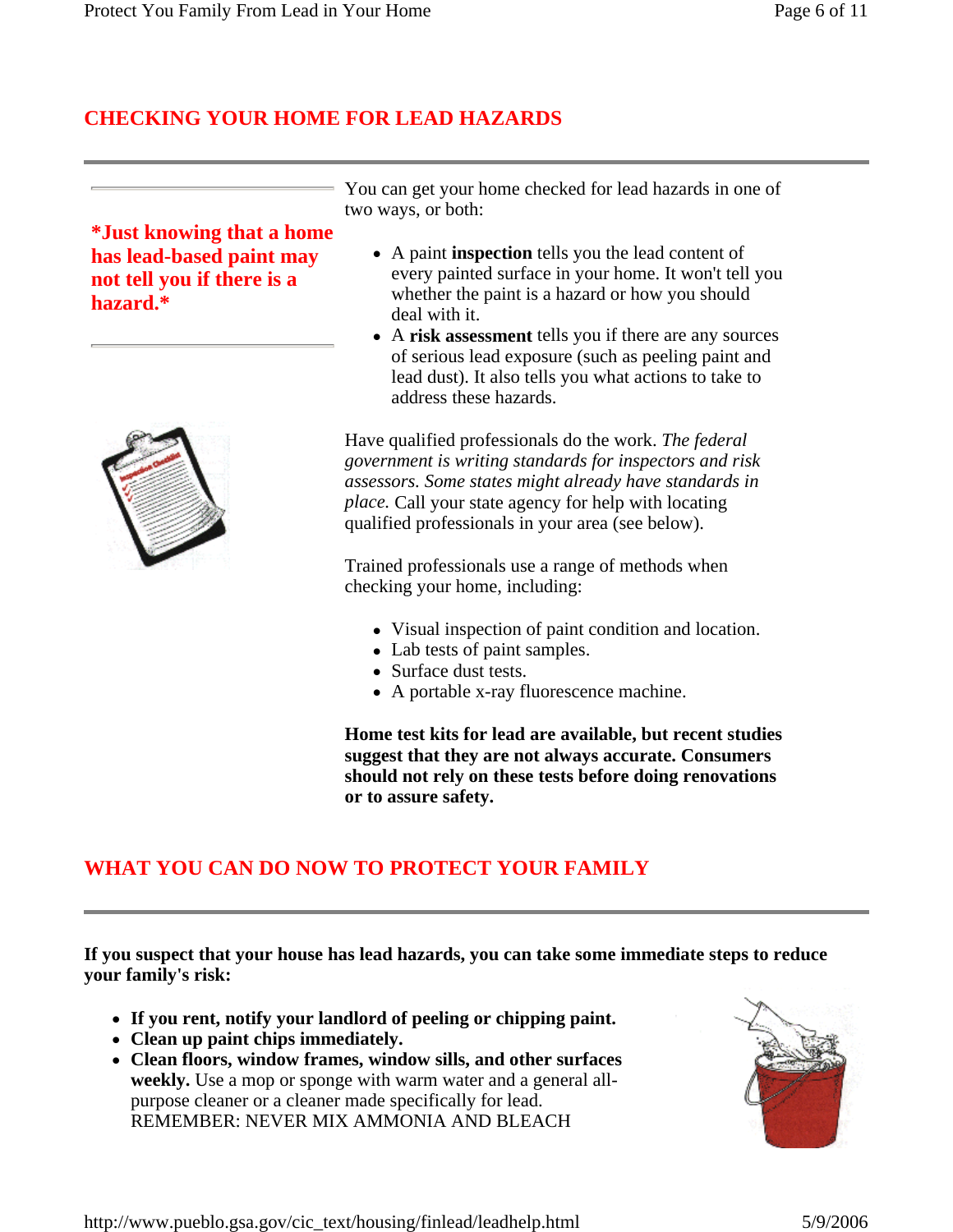PRODUCTS TOGETHER SINCE THEY CAN FORM A DANGEROUS GAS.

- Thoroughly rinse sponges and mop heads after cleaning dirty or dusty areas.
- Wash children's hands often, especially before they eat and before nap time and bed time.
- Keep play areas clean. Wash bottles, pacifiers, toys, and stuffed animals regularly.
- Keep children from chewing window sills or other painted surfaces.
- Clean or remove shoes before entering your home to avoid tracking in lead from soil.
- Make sure children eat nutritious, low-fat meals high in iron and calcium, such as spinach and low-fat dairy products. Children with good diets absorb less lead.

## **HOW TO SIGNIFICANTLY REDUCE LEAD HAZARDS**

In addition to day-to-day cleaning and good nutrition:

**\*Removing lead improperly can increase the hazard to your family by spreading even more lead dust around the house.\***

*\*Always use a professional who is trained to remove lead hazards safely.\**



- You can **temporarily** reduce lead hazards by taking actions like repairing damaged painted surfaces and planting grass to cover soil with high lead levels. These actions (called "interim controls") are not permanent solutions and will not eliminate all risks of exposure.
- To **permanently** remove lead hazards, you must hire a lead "abatement" contractor. Abatement (or permanent hazard elimination) methods include removing, sealing, or enclosing lead-based paint with special materials. Just painting over the hazard with regular paint is not enough.

Always hire a person with special training for correcting lead problems--someone who knows how to do this work safely and has the proper equipment to clean up thoroughly. If possible, hire a certified lead abatement contractor. Certified contractors will employ qualified workers and follow strict safety rules as set by their state or by the federal government.

Call your state agency (see below) for help with locating qualified contractors in your area and to see if financial assistance is available.

## **REMODELING OR RENOVATING A HOME WITH LEAD-BASED PAINT**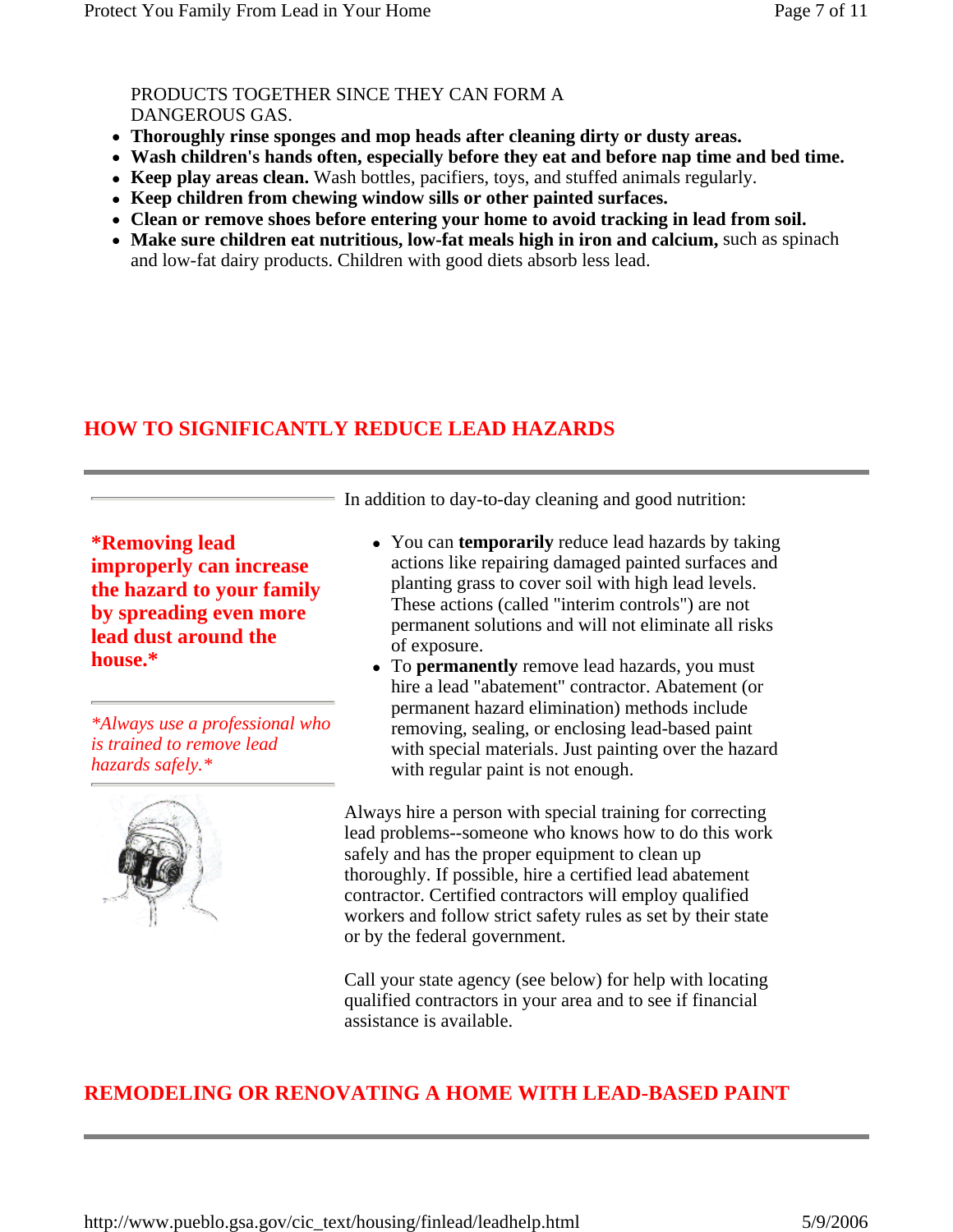Take precautions before you begin remodeling or renovations that disturb painted surfaces (such as scraping off paint or tearing out walls):

- Have the area tested for lead-based paint.
- <sup>z</sup> **Do not use a dry scraper, belt-sander, propane torch, or heat gun** to remove lead-based paint. These actions create large amounts of lead dust and fumes. Lead dust can remain in your home long after the work is done.
- **Temporarily move your family** (especially children and pregnant women) out of the apartment or house until the work is done and the area is properly cleaned. If you can't move your family, at least completely seal off the work area.
- <sup>z</sup> **Follow other safety measures to reduce lead hazards.** You can find out about other safety measures by calling 1-800-424-LEAD. Ask for the brochure "Reducing Lead Hazards When Remodeling Your Home." This brochure explains what to do before, during, and after renovations.

If you have already completed renovations or remodeling that could have released lead-based paint or dust, get your young children tested and follow the steps outlined above in this brochure.

**\*If not conducted properly, certain types of** 



**renovations can release lead from paint and dust into the air.\***



## **OTHER SOURCES OF LEAD**



**\*While paint, dust, and soil are the most common lead hazards, other lead sources also exist.\***

- **Drinking water.** Your home might have plumbing with lead or lead solder. Call your local health department or water supplier to find out about testing your water. You cannot see, smell, or taste lead, and boiling your water will not get rid of lead. If you think your plumbing might have lead in it:
	- $\circ$  Use only cold water for drinking and cooking.
	- { Run water for 15 to 30 seconds before drinking it, especially if you have not used your water for a few hours.
- The job. If you work with lead, you could bring it home on your hands or clothes. Shower and change clothes before coming home. Launder your clothes separately from the rest of your family's.
- <sup>z</sup> Old painted **toys** and **furniture.**
- <sup>z</sup> Food and liquids stored in **lead crystal** or **lead-glazed pottery or porcelain.**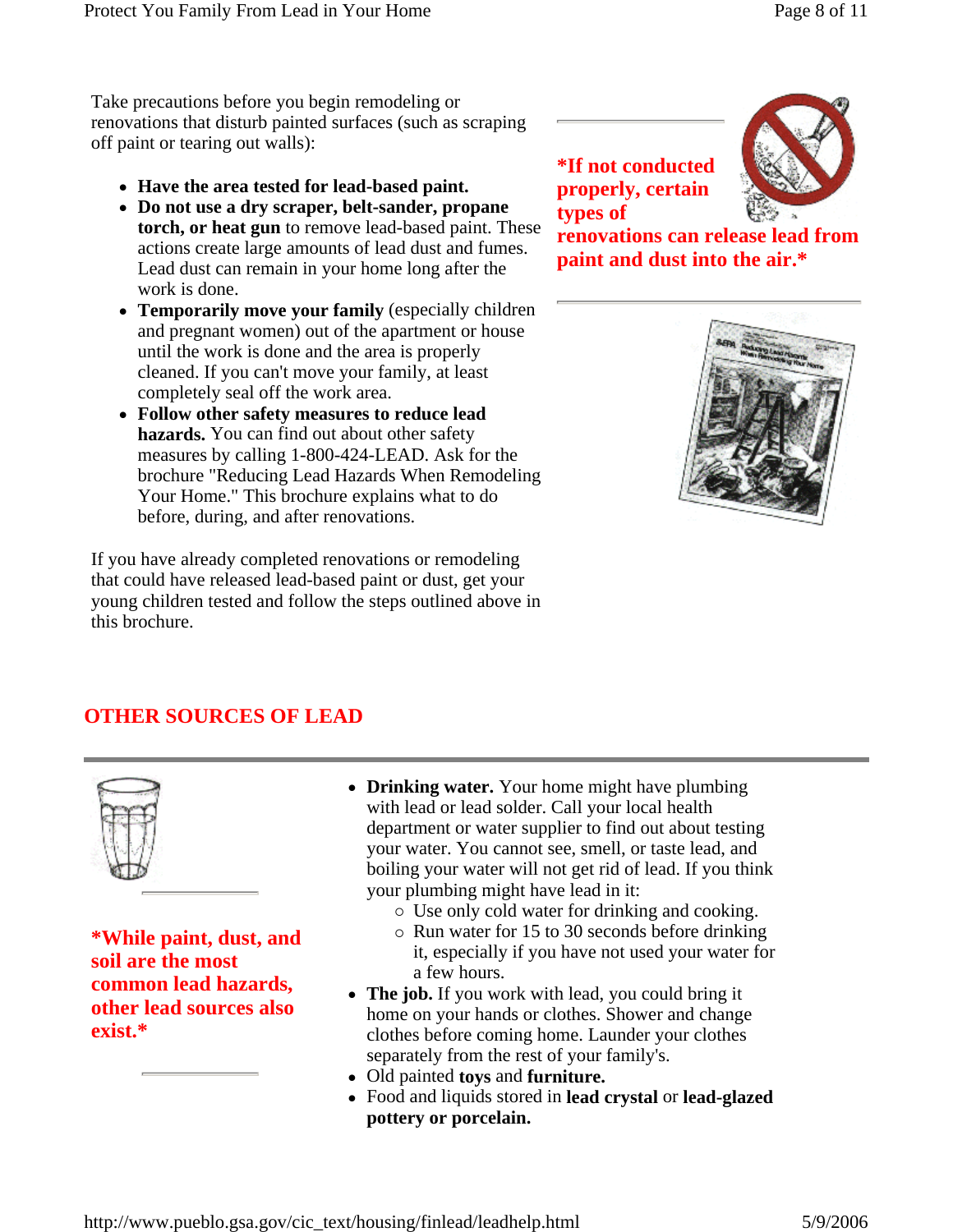

- Lead smelters or other industries that release lead into the air.
- Hobbies that use lead, such as making pottery or stained glass, or refinishing furniture.
- Folk remedies that contain lead, such as "greta" and "azarcon" used to treat an upset stomach.

## **FOR MORE INFORMATION**

#### **The National Lead Information Center**

Call 1-800-LEAD-FYI to learn how to protect children from lead poisoning. For other information on lead hazards, call the center's clearinghouse at 1-800-424-LEAD. For the hearing impaired, call, TDD 1-800-526-5456 (FAX: 202-659-1192, Internet: EHC@CAIS.COM).

#### **EPA's Safe Drinking Water Hotline**

Call 1-800-426-4791 for information about lead in drinking water.

#### **Consumer Product Safety Commission Hotline**



To request information on lead in consumer products, or to report an unsafe consumer product or a product-related injury call 1-800-638-2772. (Internet: info@cpsc.gov). For the hearing impaired, call TDD 1-800-638-8270.

## **STATE HEALTH AND ENVIRONMENTAL AGENCIES**

Some cities and states have their own rules for lead-based paint activities. Check with your state agency (listed below) to see if state or local laws apply to you. Most state agencies can also provide information on finding a lead abatement firm in your area, and on possible sources of financial aid for reducing lead hazards.

Alabama (205) 242-5661 Alaska (907) 465-5152

Missouri (314) 526-4911 Montana (406) 444-3671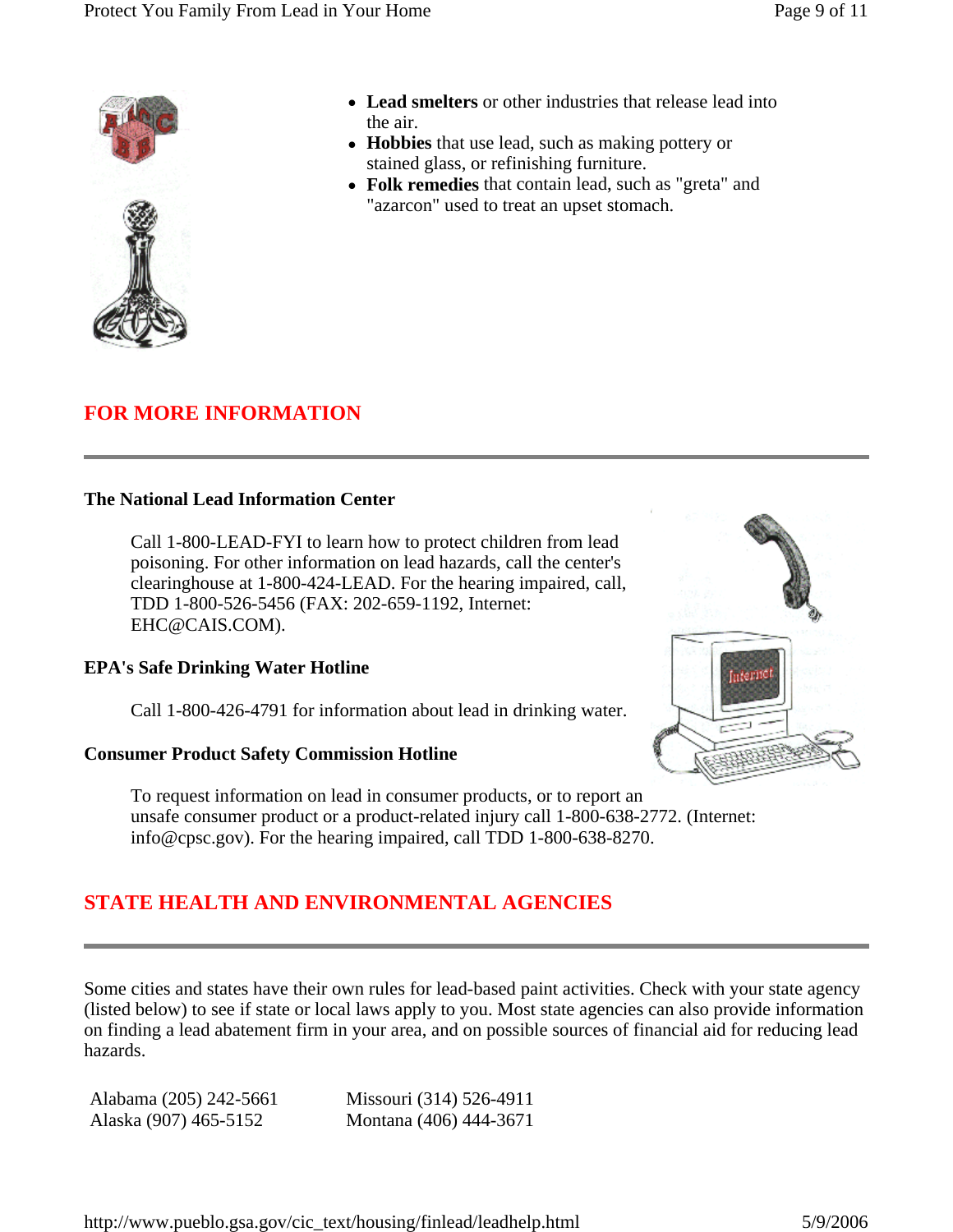| Arkansas (501) 661-2534       | Nebraska (402) 471-2451       |
|-------------------------------|-------------------------------|
| Arizona (602) 542-7307        | Nevada (702) 687-6615         |
| California (916) 445-4171     | New Hampshire (603) 271-4507  |
| Colorado (303) 692-3012       | New Jersey (609) 633-2043     |
| Connecticut (203) 566-5808    | New Mexico (505) 841-8024     |
| Washington, DC (202) 727-9850 | New York (800) 458-1158       |
| Delaware (302) 739-4735       | North Carolina (919) 715-3293 |
| Florida (904) 488-3385        | North Dakota (701) 328-5188   |
| Georgia (404) 657-6514        | Ohio (614) 466-1450           |
| Hawaii (808) 832-5860         | Oklahoma (405) 271-5220       |
| Idaho (208) 332-5544          | Oregon (503) 248-5240         |
| Illinois (800) 545-2200       | Pennsylvania (717) 782-2884   |
| Indiana (317) 382-6662        | Rhode Island (401) 277-3424   |
| Iowa (800) 972-2026           | South Carolina (803) 935-7945 |
| Kansas (913) 296-0189         | South Dakota (605) 773-3153   |
| Kentucky (502) 564-2154       | Tennessee (615) 741-5683      |
| Louisiana (504) 765-0219      | Texas (512) 834-6600          |
| Massachusetts (800) 532-9571  | Utah (801) 536-4000           |
| Maryland (410) 631-3859       | Vermont (802) 863-7231        |
| Maine (207) 287-4311          | Virginia (800) 523-4019       |
| Michigan (517) 335-8885       | Washington (206) 753-2556     |
| Minnesota (612) 627-5498      | West Virginia (304) 558-2981  |
| Mississippi (601) 960-7463    | Wisconsin (608) 266-5885      |
|                               | Wyoming (307) 777-7391        |

## **EPA REGIONAL OFFICES**

Your Regional EPA Office can provide further information regarding regulations and lead protection programs.

## **EPA Regional Offices**

**Region 1** (Connecticut, Massachusetts, Maine, New Hampshire, Rhode Island, Vermont) John F. Kennedy Federal Building One Congress Street Boston, MA 02203 (617) 565-3420

**Region 2** (New Jersey, New York, Puerto Rico, Virgin **Region 7** (Iowa, Kansas, Missouri, Nebraska) Islands) Building 5 2890 Woodbridge Avenue Edison, NJ 08837-3679 (908) 321-6671

**Region 3** (Delaware, Washington DC, Maryland,

**Region 5** (Illinois, Indiana, Michigan, Minnesota, Ohio, Wisconsin) 77 West Jackson Boulevard Chicago, IL 60604-3590 (312) 886-6003

**Region 6** (Arkansas, Louisiana, New Mexico, Oklahoma, Texas) First Interstate Bank Tower 1445 Ross Avenue, 12th Floor, Suite 1200 Dallas, TX 75202-2733 (214) 665-7244

726 Minnesota Avenue Kansas City, KS 66101 (913) 551-7020

**Region 8** (Colorado, Montana, North Dakota, South Dakota, Utah, Wyoming)